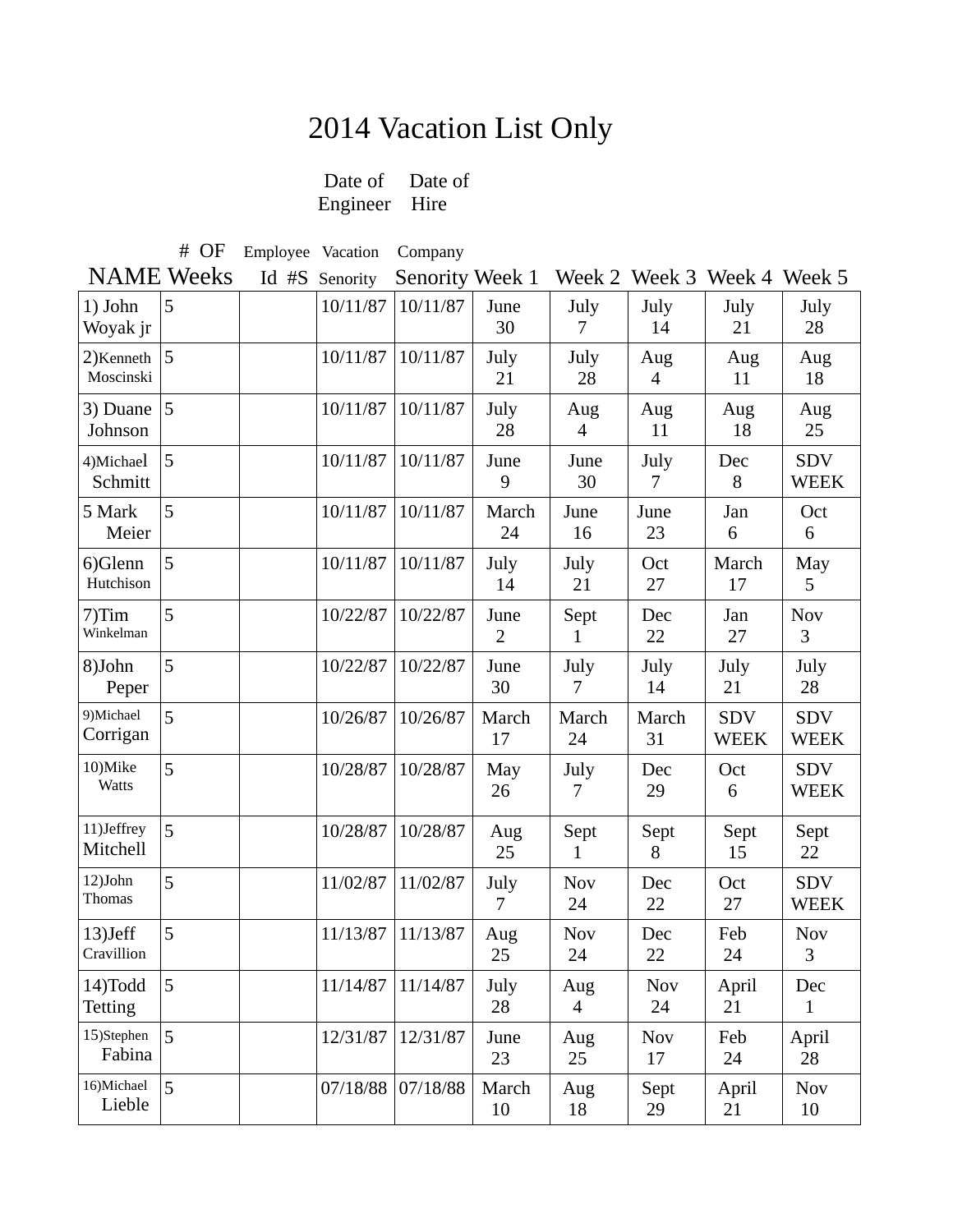| Name                        | # Of<br>Weeks           | Employee<br>Id<br><b>Numbers</b> | Vacation<br>senority | Company<br>senority | Week 1                 | Week 2           | Week 3                    | Week 4                    | Week 5                    |
|-----------------------------|-------------------------|----------------------------------|----------------------|---------------------|------------------------|------------------|---------------------------|---------------------------|---------------------------|
| 17)Timothy<br>Duffert       | 5                       |                                  | 04/17/89             | 04/17/89            | April<br>7             | July<br>14       | July<br>21                | <b>Nov</b><br>10          | <b>SDV</b><br><b>WEEK</b> |
| 18)Jeffrey<br>Jazdzewski    | 5                       |                                  | 04/17/89             | 04/17/89            | June<br>9              | July<br>14       | Aug<br>$\overline{4}$     | Jan<br>20                 | <b>SDV</b><br><b>WEEK</b> |
| 19) Mark<br>Morrison        | 5                       |                                  | 04/24/89             | 04/24/89            | Aug<br>4               | <b>Nov</b><br>3  | Dec<br>22                 | <b>SDV</b><br><b>WEEK</b> | <b>SDV</b><br><b>WEEK</b> |
| 20)Daniel<br>Nowicki        | 5                       |                                  | 07/05/89             | 07/05/89            | June<br>30             | Aug<br>11        | Aug<br>18                 | Oct<br>13                 | <b>SDV</b><br><b>WEEK</b> |
| 21) Tracy<br>Losinski       | $\overline{\mathbf{5}}$ |                                  | 07/10/89             | 07/10/89            | June<br>30             | Aug<br>11        | <b>Nov</b><br>24          | April<br>28               | <b>SDV</b><br><b>WEEK</b> |
| 22)Chris<br>Jazdzewski      | 5                       |                                  | 07/24/89             | 07/24/89            | June<br>16             | Sept<br>8        | <b>Nov</b><br>24          | April<br>28               | <b>SDV</b><br><b>WEEK</b> |
| 23)Ronald $ 5$<br>Moscinski |                         |                                  | 02/12/90             | 02/12/90            | June<br>$\overline{2}$ | Sept<br>8        | <b>Nov</b><br>17          | April<br>28               | Oct<br>13                 |
| 24)David<br>Jacobson        | 5                       |                                  | 09/29/90             | 09/29/90            | March<br>24            | April<br>7       | Aug<br>25                 | March<br>31               | <b>SDV</b><br><b>WEEK</b> |
| 25)Chris<br>Filtz           | $\overline{4}$          |                                  | 03/30/92             | 03/30/92            | Aug<br>18              | <b>Nov</b><br>17 | Dec<br>22                 | April<br>21               |                           |
| 26)Thomas<br>Mcconnell      | $\overline{4}$          |                                  | 04/13/92             | 04/13/92            | Feb<br>24              | Aug<br>11        | Dec<br>29                 | <b>SDV</b><br><b>WEEK</b> |                           |
| 27)Scott<br>Winkelman       | $\overline{4}$          |                                  | 04/27/92             | 04/27/92            | March<br>31            | April<br>7       | Sept<br>22                | Feb<br>10                 |                           |
| 28)Mike<br>Farkas           | $\overline{4}$          |                                  | 05/11/92             | 05/11/92            | March<br>10            | March<br>17      | June<br>23                | Oct<br>20                 |                           |
| 29)Ronald $ 4$<br>Konkol    |                         |                                  | 03/30/94             | 03/30/94            | June<br>23             | Sept<br>8        | Dec<br>29                 | March<br>3                |                           |
| 30) Dennis<br>Erno          | $\overline{4}$          |                                  | 03/30/94             | 03/30/94            | Sept<br>1              | Sept<br>8        | Dec<br>15                 | Feb<br>17                 |                           |
| 31)George<br>Saris          | $\overline{4}$          |                                  | 04/04/94             | 04/04/94            | March<br>24            | June<br>23       | Sept<br>15                | <b>Nov</b><br>3           |                           |
| 32)Gary<br>Dalsbo           | $\overline{4}$          |                                  | 04/10/94             | 04/10/94            | May<br>26              | Sept             | <b>Nov</b><br>10          | <b>SDV</b><br><b>WEEK</b> |                           |
| 33)Jason<br>Laramee         | $\overline{4}$          |                                  | 05/20/94             | 05/20/94            | April<br>14            | Sept             | Dec<br>29                 | <b>SDV</b><br><b>WEEK</b> |                           |
| 34)Shane $ 4$<br>Sprecher   |                         |                                  | 07/05/94             | 07/05/94            | June<br>9              | June<br>16       | <b>SDV</b><br><b>WEEK</b> | <b>SDV</b><br><b>WEEK</b> |                           |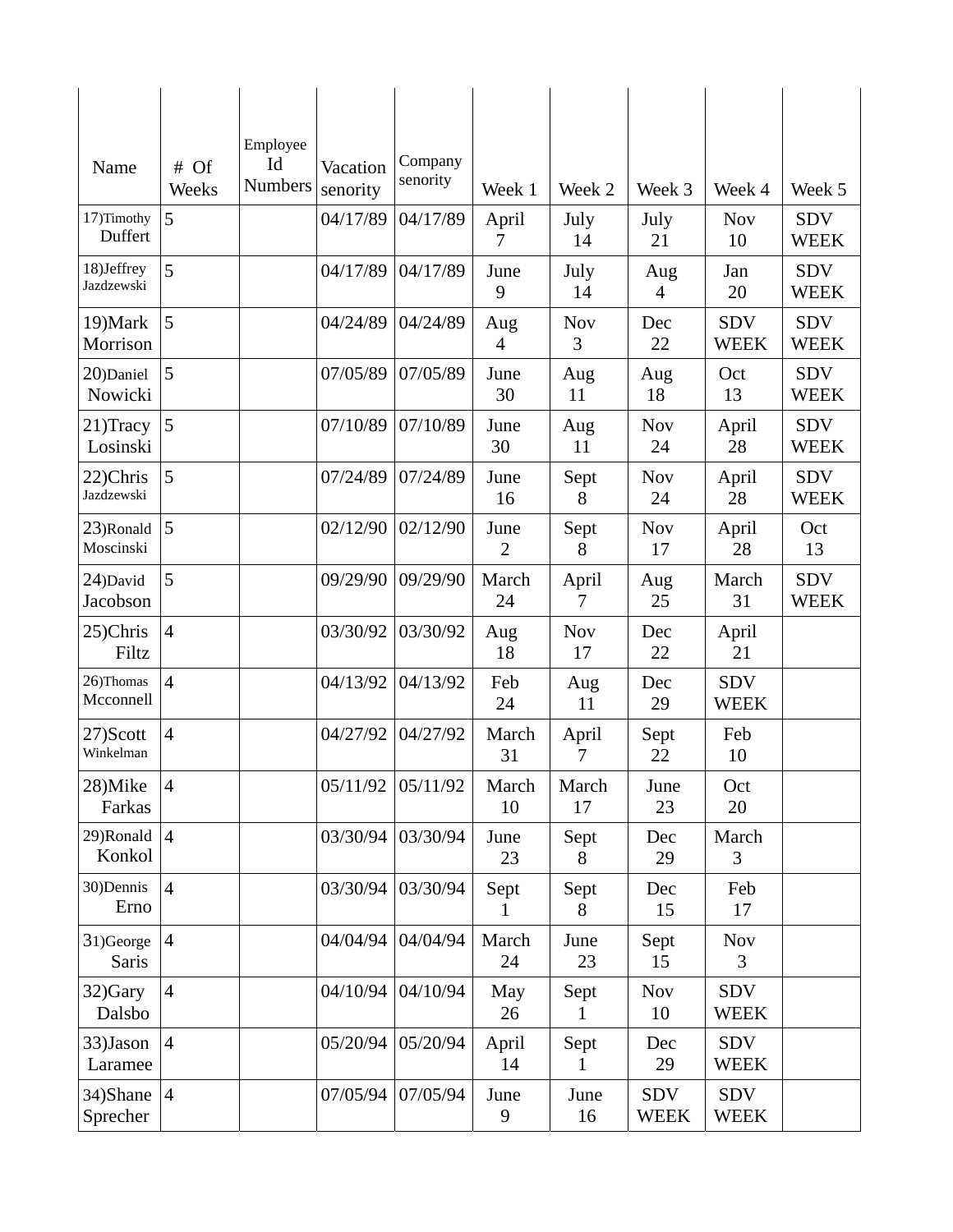| Name                      | #<br><b>Of</b><br>Weeks | Employee<br>Id<br><b>Numbers</b> | vacation<br>senority | company<br>senority | Week 1          | Week 2                    | Week 3                    | Week 4                    | Week 5                    |
|---------------------------|-------------------------|----------------------------------|----------------------|---------------------|-----------------|---------------------------|---------------------------|---------------------------|---------------------------|
| $35)$ Jon<br>Schommer     | $\overline{4}$          |                                  | 07/11/94             | 07/11/94            | May<br>12       | May<br>19                 | May<br>26                 | June<br>2                 |                           |
| 36) Kevin<br>Weddle       | $\overline{4}$          |                                  | 08/15/94             | 08/15/94            | June<br>16      | Oct<br>20                 | Nov<br>17                 | <b>SDV</b><br><b>WEEK</b> |                           |
| 37)John<br>Woyak<br>(son) | $\overline{4}$          |                                  | 08/22/94             | 08/22/94            | June<br>16      | Oct<br>13                 | Oct<br>20                 | Feb<br>10                 |                           |
| 38) Alan<br>Sheehan       | 5                       |                                  | 01/30/95             | 01/30/95            | April<br>21     | April<br>28               | Sept<br>22                | Feb<br>17                 | <b>SDV</b><br><b>WEEK</b> |
| 39)gregory<br>Vertein     | $\overline{4}$          |                                  | 08/29/95             | 08/29/95            | Feb<br>10       | Sept<br>15                | Sept<br>22                | Jan<br>6                  |                           |
| 40)Paul<br>Jarosh         | $\overline{4}$          |                                  | 11/27/95             | 11/27/95            | June<br>9       | Sept<br>29                | <b>Nov</b><br>10          | <b>SDV</b><br><b>WEEK</b> |                           |
| $41)$ Craig<br>Shaw       | $\overline{4}$          |                                  | 10/02/96             | 10/02/96            | April<br>7      | June<br>9                 | Sept<br>29                | <b>SDV</b><br><b>WEEK</b> |                           |
| 42) Adam<br>Verkilen      | $\overline{3}$          |                                  | 09/02/06             | 07/31/06            | <b>Nov</b><br>3 | <b>SDV</b><br><b>WEEK</b> | <b>SDV</b><br><b>WEEK</b> |                           |                           |
| 43) Eric<br>Stroik        | $\overline{4}$          |                                  | 03/15/07             | 10/10/94            | May<br>19       | Sept<br>15                | Sept<br>22                | <b>SDV</b><br><b>WEEK</b> |                           |
| 44) Keith<br>Hayter       | $\overline{3}$          |                                  | 07/09/07             | 07/17/06            | March<br>24     | March<br>31               | Dec<br>15                 |                           |                           |
| 45)Keith<br>Orley         | $\overline{4}$          |                                  |                      | 04/01/08 03/31/98   | May<br>19       | <b>Nov</b><br>17          | <b>SDV</b><br><b>WEEK</b> | <b>SDV</b><br><b>WEEK</b> |                           |
| 46) Travis<br>Laird       | 3                       |                                  |                      | 04/21/08 04/21/08   | March<br>10     | June<br>$\overline{2}$    | Oct<br>13                 |                           |                           |
| 47) Kevin<br>Miller       | 3                       |                                  | 04/21/08             | 04/21/08            | May<br>12       | Oct<br>20                 | <b>SDV</b><br><b>WEEK</b> |                           |                           |
| 48)Scott<br>Sterling      | 3                       |                                  | 06/05/09             | 04/16/02            | May<br>26       | June<br>$\overline{2}$    | <b>SDV</b><br><b>WEEK</b> |                           |                           |
| 49) Brian<br>Fisher       | $\overline{4}$          |                                  | 04/17/11             | 10/04/99            | May<br>26       | Sept<br>15                | Dec<br>29                 | March<br>31               |                           |
| 50)Jason<br>King          | 3                       |                                  | 04/17/11             | 12/11/06            | May<br>5        | Oct<br>27                 | <b>SDV</b><br><b>WEEK</b> |                           |                           |
| 51)Scott<br>Koch          | 3                       |                                  | 04/17/11             | 10/22/07            | Jan<br>27       | May<br>5                  | Oct<br>27                 |                           |                           |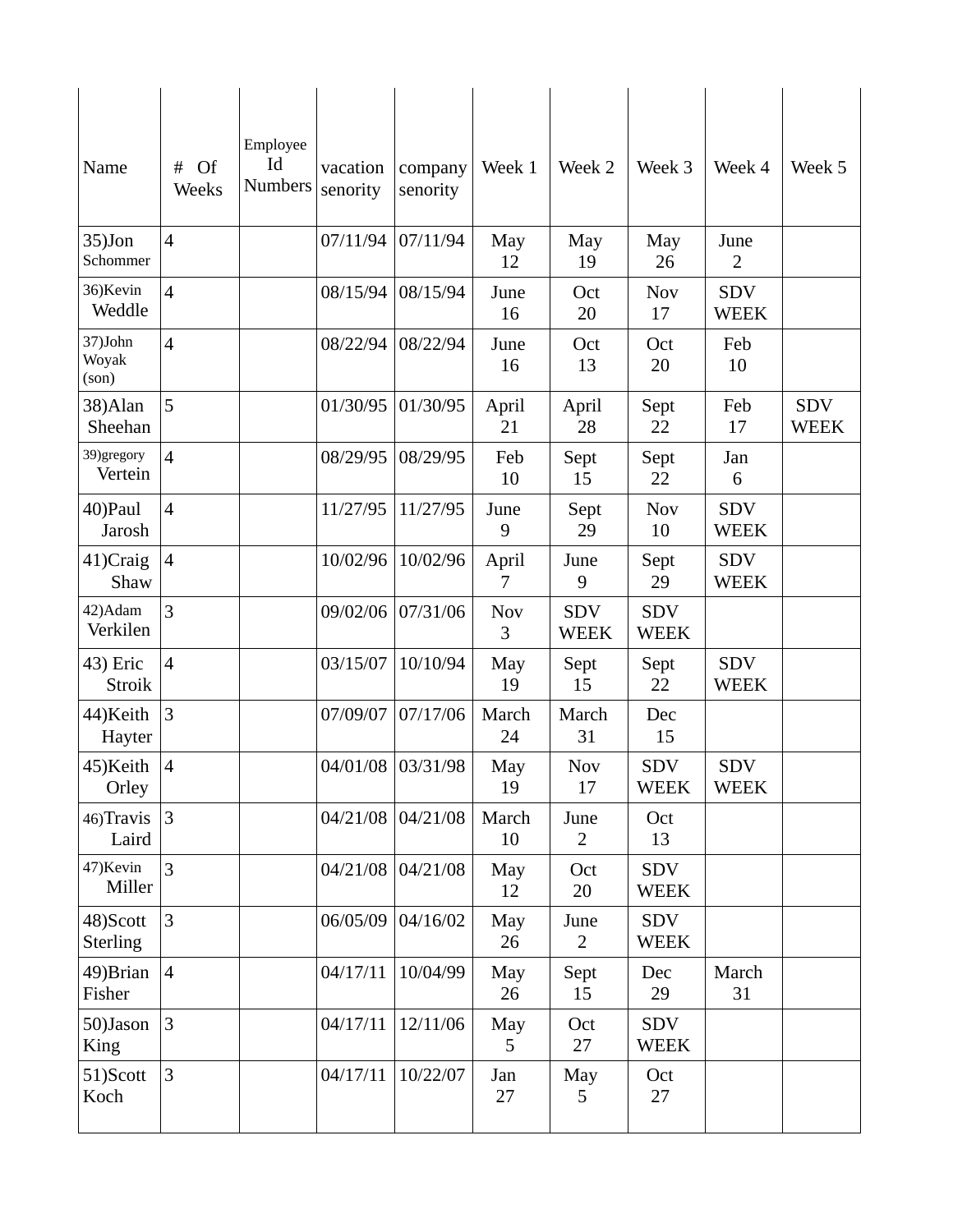| Name                     | #<br>OF<br>Weeks | Employee<br>Id<br><b>Numbers</b> | vacation<br>senority | Company<br>senority | Week 1                    | Week 2                    | Week 3                    | Week 4      | Week 5 |
|--------------------------|------------------|----------------------------------|----------------------|---------------------|---------------------------|---------------------------|---------------------------|-------------|--------|
| 52)Leslie<br>Zuelke      | $\overline{4}$   |                                  | 05/26/11             | 03/20/00            | May<br>19                 | Sept<br>29                | Dec<br>15                 | March<br>10 |        |
| 53)Stewart<br>Howie      | $\overline{3}$   |                                  | 05/26/11             | 08/14/06            | May<br>19                 | Oct<br>13                 | <b>SDV</b><br><b>WEEK</b> |             |        |
| 54)Gerald<br>Sikora      | 3                |                                  | 07/25/11             | 07/30/07            | May<br>12                 | <b>SDV</b><br><b>WEEK</b> | <b>SDV</b><br><b>WEEK</b> |             |        |
| 55)Joseph<br>Checolinski | 3                |                                  | 09/07/11             | 05/08/06            | Jan<br>27                 | Feb<br>10                 | <b>SDV</b><br><b>WEEK</b> |             |        |
| 56)Jesse<br>Kilty        | $\overline{2}$   |                                  | 09/07/11             | 08/02/10            | <b>SDV</b><br><b>WEEK</b> | <b>SDV</b><br><b>WEEK</b> |                           |             |        |
| 57) Brian<br>Farkas      | $\overline{4}$   |                                  | 10/24/11             | 05/31/95            | May<br>5                  | May<br>12                 | Sept<br>29                | Dec<br>8    |        |
| 58)Scott<br>Panko        | $\overline{2}$   |                                  | 10/24/11             | 08/09/10            | April<br>14               | <b>SDV</b><br><b>WEEK</b> |                           |             |        |
| 59) Jason $ 2 $<br>Hess  |                  |                                  | 10/24/11             | 09/09/10            | Oct<br>20                 | <b>SDV</b><br><b>WEEK</b> |                           |             |        |
| 60)Dave<br>Firkus        | $\overline{2}$   |                                  | 10/24/11             | 01/31/11            | Oct<br>6                  | <b>SDV</b><br><b>WEEK</b> |                           |             |        |
| 61)Scott<br>Thomason     | $\overline{4}$   |                                  | 01/10/12             | 09/08/97            | Jan<br>27                 | Feb<br>17                 | May<br>5                  | Dec<br>1    |        |
| 62)Jody<br><b>Tork</b>   | 3                |                                  | 01/10/12             | 10/22/07            | May<br>12                 | Oct<br>6                  | <b>SDV</b><br><b>WEEK</b> |             |        |
| 63) Joseph<br>Prokop     | $\overline{2}$   |                                  | 01/10/12             | 11/01/10            | <b>SDV</b><br><b>WEEK</b> | <b>SDV</b><br><b>WEEK</b> |                           |             |        |
| 64) Josh<br>Schubert     | $\overline{2}$   |                                  | $01/10/12$ 02/07/11  |                     | April<br>14               | <b>SDV</b><br><b>WEEK</b> |                           |             |        |
| 65)George<br>Smith       | $\overline{2}$   |                                  | 01/10/12             | 04/11/11            | Feb<br>24                 | Oct<br>27                 |                           |             |        |
| 66)Malcolm<br>Leach      | $\overline{2}$   |                                  | $01/10/12$ 04/18/11  |                     | April<br>7                | <b>SDV</b><br><b>WEEK</b> |                           |             |        |
| 67)Shaun<br>Forslund     | $\overline{2}$   |                                  | 01/10/12             | 11/01/10            | <b>SDV</b><br><b>WEEK</b> | <b>SDV</b><br><b>WEEK</b> |                           |             |        |
| 68)James<br>Estle        | $\overline{2}$   |                                  | 01/10/12             | 02/07/11            | March<br>10               | Dec<br>15                 |                           |             |        |
| 69) Gerald<br>Ullrich    | $\overline{2}$   |                                  | 01/10/12             | 08/14/10            | April<br>14               | <b>SDV</b><br><b>WEEK</b> |                           |             |        |
| 70) Kevin<br>Cortright   | $\overline{2}$   |                                  | 01/10/12             | 04/18/11            | <b>Nov</b><br>10          | <b>SDV</b><br><b>WEEK</b> |                           |             |        |